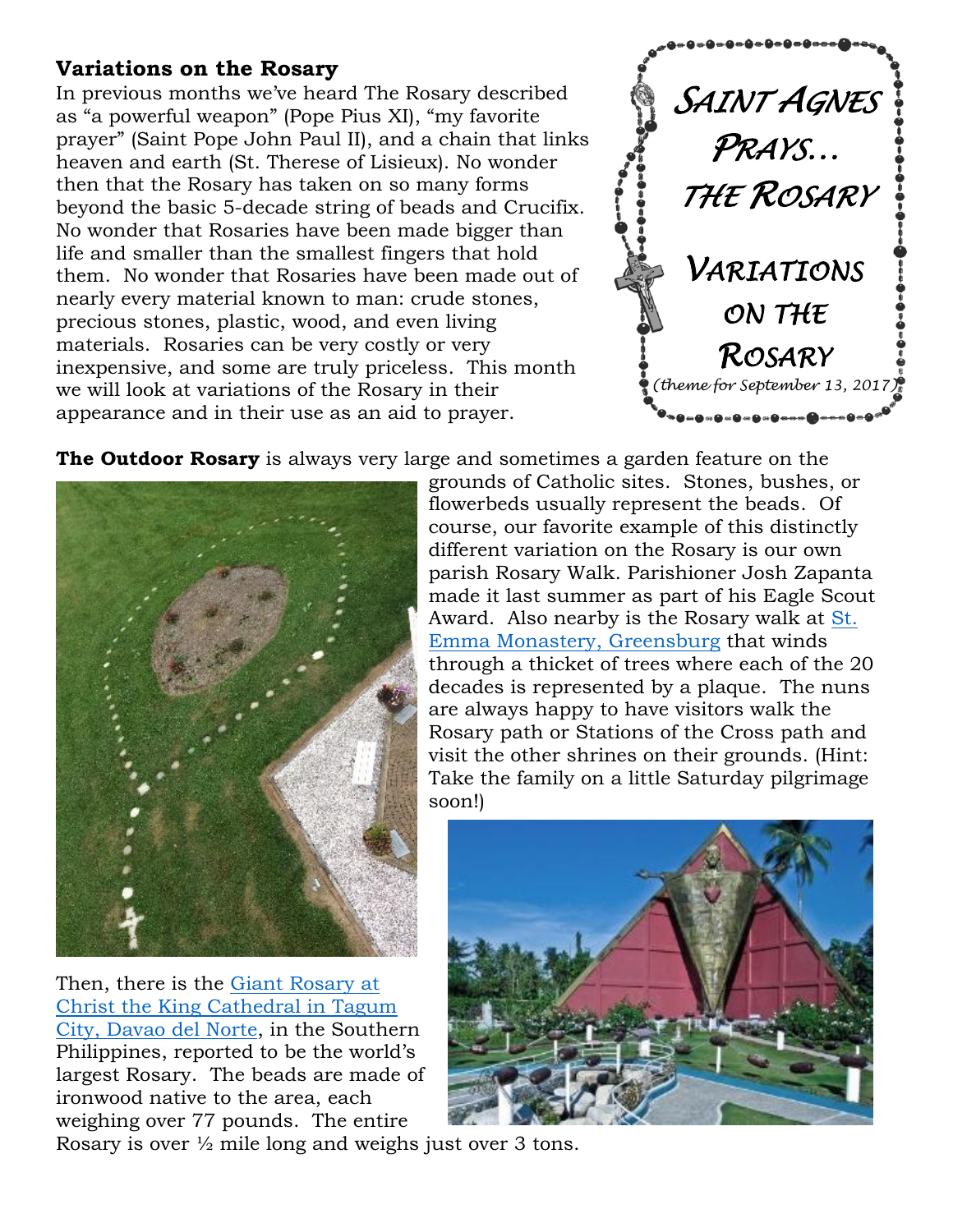

**The Wall Rosary** is a large form of Rosary made to be hung on a wall. For the home, these Rosaries are usually about 3 ft. in diameter. Saint Agnes is honored to have a 6 ft. "World Mission" Wall Rosary made by our Vacation Bible School children in 2013. (More about the World Mission Rosary below.) Our version of this famous Rosary is made of 2" and 3" colorful decoupage Styrofoam balls linked together by paper clips! It has found a permanent home on the wall of the new Liturgy of the Word for Children Room a.k.a. the Altar Server Sacristy.

**The One Decade Rosary** is, as it sounds, a rosary consisting of only one decade. The idea behind the onedecade rosary is that it is small, easy to carry around and ready to use for prayer any time, any day. These rosaries usually consist of the 10 Hail Mary beads and Crucifix and sometimes with just one large bead taking the place of the Our Fathers and 5 initial beads.

**Rosary Jewelry** often takes the form of the One Decade Rosary and may be the most common alternative to the normal set of 59 beads, medal, and Crucifix. Wearing a Rosary bracelet or Rosary ring



assures that you will always have your Rosary nearby. Akin to wearing a Crucifix on a necklace, Rosary rings and bracelets are beautiful to wear but it must not be forgotten that their primary purpose is as an aid to prayer. When giving Rosary jewelry or any

Rosary as a gift, please also give the receiver one of our ["How to Pray](http://stagneschurch.info/wp-content/uploads/2017/06/How2PraytheRosary-StAgnes.pdf)  [the Rosary"](http://stagneschurch.info/wp-content/uploads/2017/06/How2PraytheRosary-StAgnes.pdf) handouts.

**The Wallet Rosary** is another novelty of a Rosary, which is made of plastic or metal in a credit card size and shape so that it can be kept in a wallet. The beads are represented by embossed bumps or finger holes.

**The Glow-in-the-Dark Rosary** truly deserves a little special recognition. Who can forget holding their first glow-in-the-dark rosary close to their night-light and then clutching the beautiful glow when the light was turned off? Afraid of the dark? Not with my glowing Rosary!

**The World Mission Rosary** is certainly the most colorful of Rosaries. (See our Wall Rosary version above.) It was designed in 1951 by Archbishop Fulton J. Sheen and introduced on his radio show, *The Catholic Hour.* Each area of the world is represented by a specific color of beads on the [World Mission Rosary](http://archstl.org/mission/page/world-mission-rosary) and was described by the Archbishop as follows: green for the forests and grasslands of Africa; yellow for the morning light of the east, Asia; blue for the ocean surrounding the islands of the Pacific; red calling to mind the fire of faith that brought missionaries to the Americas; and white symbolizing Europe, the seat of the Holy Father, shepherd of the world.

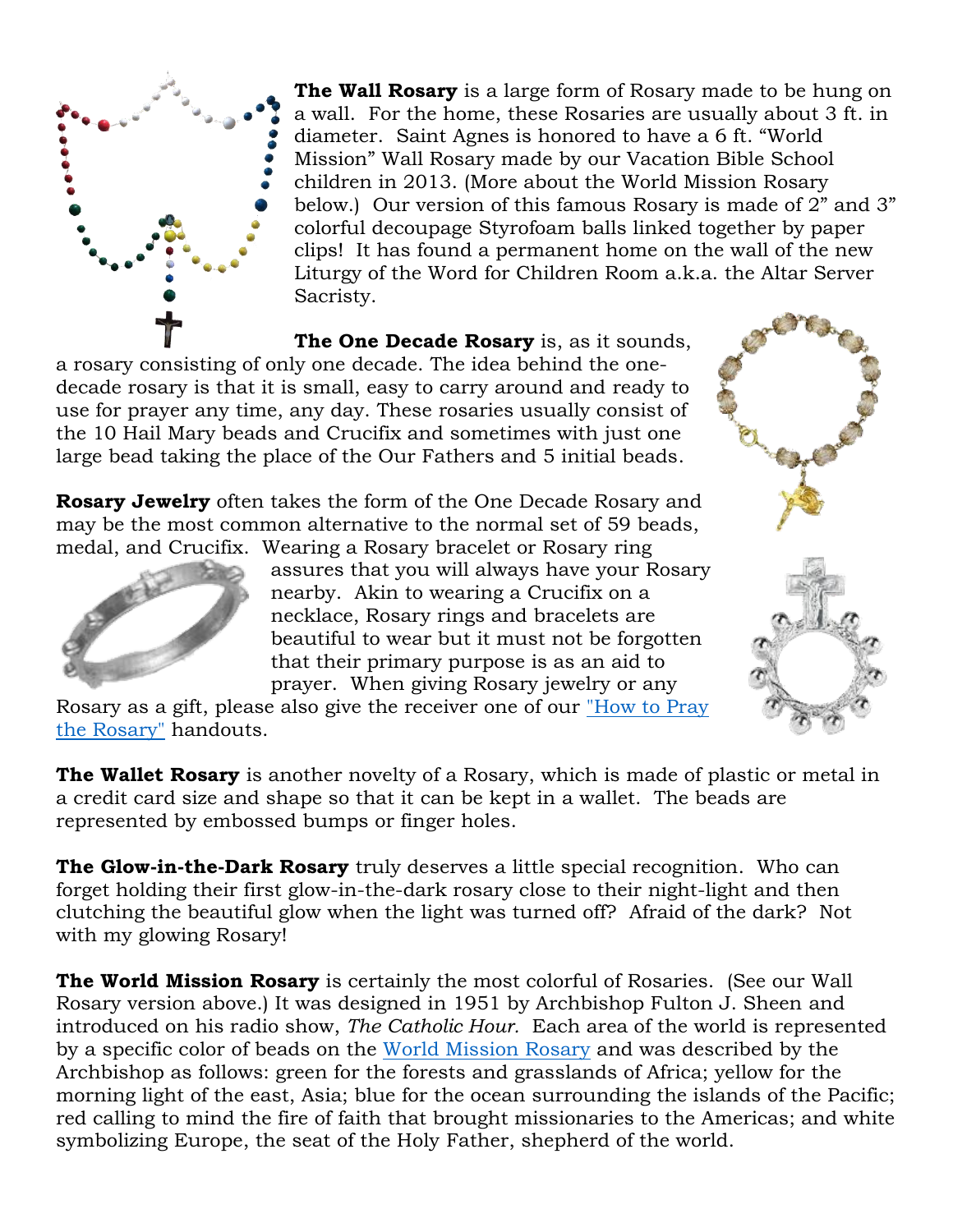

**The Scriptural Rosary** is a variation of praying the Rosary that uses biblical scripture. One of the "Rosary Quotes" from our July handout described the Rosary as "the bible on a string" and this couldn't be more evident than when praying the Scriptural Rosary. A few verses of the bible on the subject of the Mystery is read and meditated upon before beginning the decade. Then after each Hail Mary, the next verse or two is read so that more of the story can be meditated upon. Scriptural Rosaries can be found in small booklet form at religious stores or online. Even entire Scriptural Rosaries can be found online. Two such examples are [The Scriptural Rosary for Justice and Peace](http://www.usccb.org/prayer-and-worship/prayers-and-devotions/rosaries/scriptural-rosary-for-justice-and-peace-homepage.cfm) from the US [Conference of Catholic Bishops](http://www.usccb.org/prayer-and-worship/prayers-and-devotions/rosaries/scriptural-rosary-for-justice-and-peace-homepage.cfm) and [The Scriptural Rosary by the](https://www.kofc.org/en/resources/cis/cis319.pdf) 

[Knights of Columbus.](https://www.kofc.org/en/resources/cis/cis319.pdf)

**The Lazo (or lasso) Rosary** is popular in Mexican, Spanish, and Filipino communities as a wedding Rosary. It is made for a husband and wife to pray the Rosary together. Two 5-decade loops are joined by a central medal and share the first 5 beads and Crucifix. The two loops are sometimes placed over the heads of a couple during their wedding ceremony.

## **The Chaplet and other Variations of the Rosary**

The word "Rosary" as a proper noun, refers to the well-known and widely accepted form of prayer instituted by the Dominicans. The rosary is a set of beads used to help count the prayers while praying the Rosary. It consists of 59 beads, a



medal, and a Crucifix. However, there are many, many variations on this theme, usually referred to as "chaplets." A chaplet is simply a variation of the Rosary invoking a specific saint or cause, sometimes prayed on a special set of beads. The word is taken from the French word for "rosary," *chapalet.* Below are just a few of the many, many chaplets prayed by people all over the world, some of them for hundreds of years.

**[The Chaplet of the Divine Mercy](http://www.thedivinemercy.org/message/devotions/praythechaplet.php)** is without a doubt the most popular chaplet today especially since Saint Pope John Paul II ordained the Sunday after Easter as "Divine Mercy Sunday." Saint Faustina, a nun who lived in Poland, introduced the Divine Mercy Chaplet in the early 1930s. The theme for this prayer is *mercy* and it focuses on three forms of mercy: to obtain mercy, to trust in Christ's mercy, and to show mercy to others. A normal pair of Rosary beads is used for this chaplet, which begins with the Our Father, Hail Mary, and Apostle's Creed. Repeated on the large "Our Father" beads is this prayer: "Eternal Father, I offer you the Body and Blood, Soul and Divinity of Your Dearly Beloved Son, Our Lord, Jesus Christ, in atonement for our sins and those of the whole world." On the 10 small beads the following is prayed: "For the sake of His sorrowful Passion, have mercy on us and on the whole world." The chaplet ends with this prayer repeated three times: "Holy God, Holy Mighty One, Holy Immortal One, have mercy on us and on the whole world."